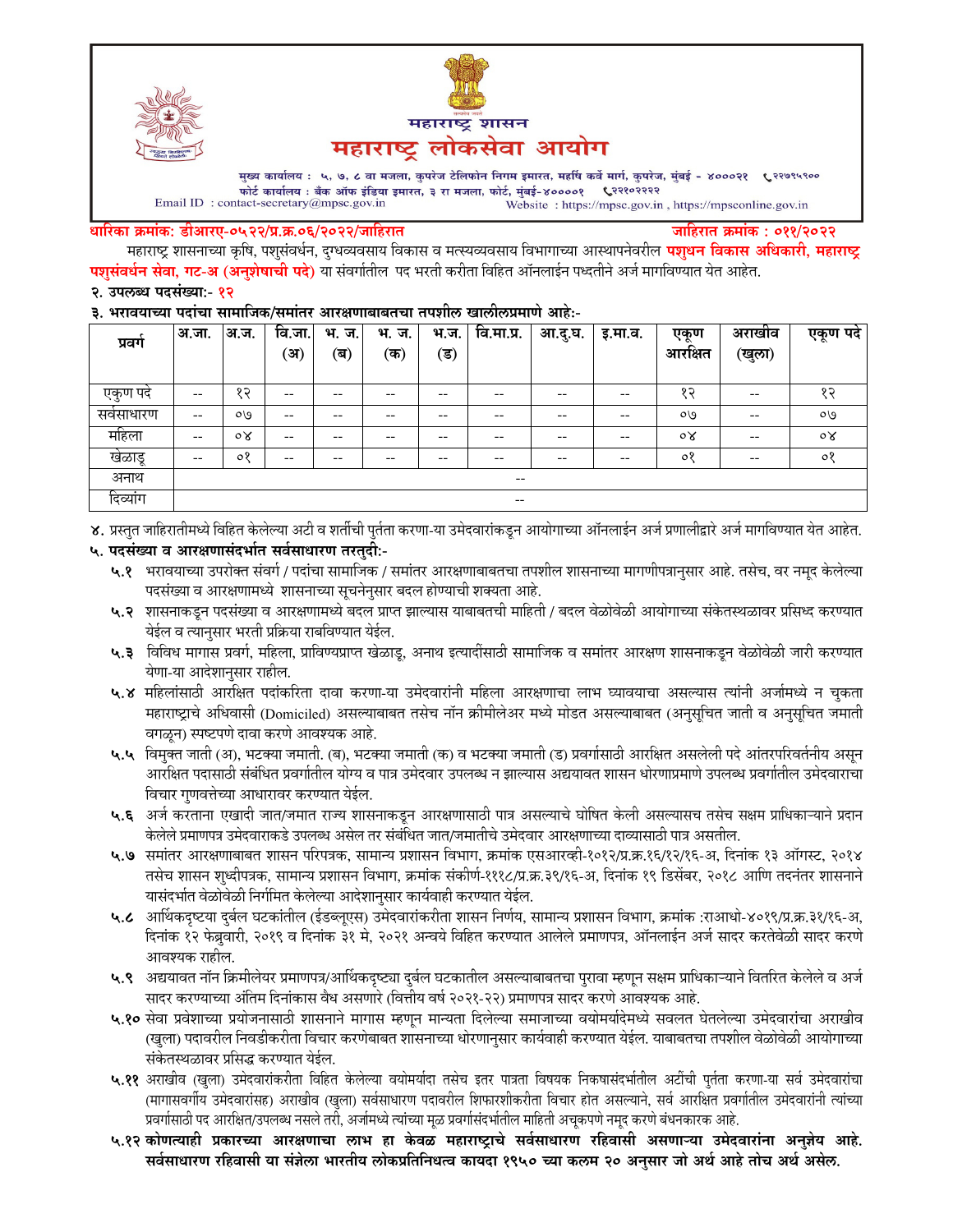- ५.१३ कोणत्याही प्रकारच्या आरक्षणाचा (सामाजिक अथवा समांतर) अथवा सोयी सवलतींचा दावा करणा-या उमेदवाराकडे संबंधित कायदा / नियम / आदेशानुसार विहित नमुन्यातील प्रस्तुत जाहिरातीस अनुसरुन अर्ज स्वीकारण्यासाठी विहित केलेल्या दिनांकापूर्वीचे वैध प्रमाणपत्र उपलब्ध असणे अनिवार्य आहे.
- ५.१४ सामाजिक व समांतर आरक्षणासंदर्भात विविध न्यायालयामध्ये दाखल न्यायप्रविष्ट प्रकरणी अंतिम निर्णयाच्या अधीन राहन पदभरतीची कार्यवाही करण्यात येईल.
- ५.१५ खेळाडू आरक्षण :-
	- ५.१५.१ शासन निर्णय, शालेय शिक्षण व क्रीडा विभाग, क्रमांक: राक्रीधो-२००२/प्र.क्र.६८/क्रीयुसे-२, दिनांक १ जुलै, २०१६, तसेच शासन शुध्दीपत्रक, शालेय शिक्षण व क्रीडा विभाग, क्रमांक:राक्रीधो-२००२/प्र.क.६८/क्रीयुसे-२, दिनांक १८ ऑगस्ट, २०१६, शुध्दीपत्रक क्रमांक:राक्रीधो-२००२/प्र.क्र.६८/क्रीयुसे-२, दिनांक ११ मार्च, २०१९ व शासन शुद्धिपत्रक, शालेय शिक्षण व क्रीडा विभाग, क्रमांक : राक्रीधो-२००२/प्र.क्र.६८/क्रीयसे-२, दिनांक २४ ऑक्टोबर, २०१९ आणि तदनंतर शासनाने यासंदर्भात वेळोवेळी निर्गमित केलेल्या आदेशानुसार प्राविण्य प्राप्त खेळाडू आरक्षणासंदर्भात तसेच वयोमर्यादेतील सवलतीसंदर्भात कार्यवाही करण्यात येईल.
	- ५.१५.२ प्राविण्य प्राप्त खेळाडू व्यक्तींसाठी असलेल्या आरक्षणाचा दावा करणा-या उमेदवारांच्या बाबतीत क्रीडा विषयक विहित अर्हता धारण करीत असल्याबाबत सक्षम प्राधिका-याने प्रमाणित केलेले पात्र खेळाचे प्राविण्य प्रमाणपत्र पूर्व परीक्षेस अर्ज सादर करण्याच्या अंतिम दिनांकाचे किंवा तत्पूर्वीचे असणे बंधनकारक आहे.
	- ५.१५.३ खेळाचे प्राविण्य प्रमाणपत्र योग्य दर्जाचे असल्याबाबत तसेच तो खेळाडू उमेदवार खेळाडूसाठी आरक्षित पदावरील निवडीकरीता पात्र ठरतो, याविषयीच्या पडताळणीकरीता त्यांचे प्राविण्य प्रमाणपत्र संबंधित विभागीय उपसंचालक कार्यालयाकडे पूर्व परीक्षेस अर्ज सादर करण्याच्या दिनांकापूर्वीच सादर केलेले असणे बंधनकारक आहे. अन्यथा प्राविण्य प्राप्त खेळाडूसाठी आरक्षणाकरीता पात्र समजण्यात येणार नाही.
	- ५.१५.४ कागदपत्रे पडताळणी/मुलाखतीच्यावेळी खेळाडू उमेदवारांनी विहित अर्हता धारण करीत असल्याबाबत सक्षम प्राधिका-याने प्रमाणित केलेले प्राविण्य प्रमाणपत्र तसेच त्यांचे प्राविण्य प्रमाणपत्र योग्य असल्याबाबत तसेच खेळाडू कोणत्या संवर्गातील खेळाडूसाठी आरक्षित पदावरील निवडीकरीता पात्र ठरतो, याविषयीचा सक्षम प्राधिका-याने प्रदान केलेले प्राविण्य प्रमाणपत्र पडताळणीबाबतचा अहवाल सादर केला तरच उमेदवारांचा संबंधित संवर्गातील खेळाडूसाठी आरक्षित पदावर शिफारशी/नियुक्तीकरीता विचार करण्यात येईल.
	- ५.१५.५ एकापेक्षा जास्त खेळांची प्राविण्य प्रमाणपत्रे असणा-या खेळाडू उमेदवाराने एकाच वेळेस सर्व खेळांची प्राविण्य प्रमाणपत्रे प्रमाणित करण्याकरीता संबंधित उपसंचालक कार्यालयाकडे सादर करणे बंधनकारक आहे.

### ५.१६ दिव्यांग आरक्षण:-

- ५.१६.१ दिव्यांग व्यक्ती हक्क अधिनियम २०१६ च्या आधारे शासन निर्णय सामान्य प्रशासन विभाग, क्रमांक दिव्यांग २०१८/प्र.क्र.११४/१६ अ, दिनांक २९ मे, २०१९ तसेच यासंदर्भात शासनाकडून वेळोवेळी जारी करण्यात आलेल्या आदेशानुसार दिव्यांग व्यक्तींच्या आरक्षणासंदर्भात कार्यवाही करण्यात येईल.
- ५.१६.२ शासन निर्णय, कृषि, पशुसंवर्धन, दुग्धव्यवसाय विकास व मत्स्यव्यवसाय विभाग क्रमांक: पसंप्र-२०२०/प्र.क्र.२३२/पदुम-१, दिनांक १८ फेब्रुवारी, २०२१ अन्वये खालील दिव्यांग प्रवर्गातील व्यक्ती / उमेदवार सदर पदाकरीता अर्ज करण्यास पात्र आहेत:-

(?) Deaf, Hard Hearing, (?) One Arm, Both Arms, One Leg, One Arm One Leg, Dwarfism, Acid Attack Victim, (3) Autism Spectrum Disorder (M), Special Learning Disability, Mental Illness, (Y) Multiple Disabilities involving (?) to (?)

- ५.१६.३ दिव्यांग व्यक्तींसाठी असलेली पदे भरावयाच्या एकृण पदसंख्येपैकी असतील.
- ५.१६.४ दिव्यांग व्यक्तींची संबंधित संवर्ग/पदाकरीता पात्रता शासनाकडून वेळोवेळी निर्गमित केलेल्या आदेशानुसार राहील.
- ५.**१६.५** दिव्यांग व्यक्तींसाठी आरक्षित पदांवर शिफारस करताना उमेदवार कोणत्या सामाजिक प्रवर्गातील आहे, याचा विचार न करता दिव्यांग गुणवत्ता क्रमांकानुसार त्यांची शिफारस करण्यात येईल.
- ५.१६.६ संबंधित दिव्यांगत्वाच्या प्रकारचे किमान ४०% दिव्यांगत्वाचे प्रमाणपत्र धारक उमेदवार / व्यक्ती आरक्षण तसेच नियमानुसार अनुज्ञेय सोयी / सवलतीसाठी पात्र असतील.
- ५.१६.७ लक्षणीय दिव्यांगत्व असलेले उमेदवार / व्यक्ती खालील सवलतींच्या दाव्यास पात्र असतील:-

(१) दिव्यांगत्वाचे प्रमाण किमान ४०% अथवा त्यापेक्षा जास्त असल्यास तसेच पद लक्षणीय दिव्यांग व्यक्तींसाठी आरक्षित असल्यास नियमानुसार अनुज्ञेय आरक्षण व इतर सोयी सवलती.

(२) दिव्यांगत्याचे प्रमाण किमान ४०% अथवा त्यापेक्षा जास्त असल्यास तसेच पद संबंधित दिव्यांग प्रकारासाठी सुनिश्चित केले असल्यास नियमानुसार अनुज्ञेय सायी सवलती

- ५.१६.८ लक्षणीय दिव्यांग व्यक्तींसाठी असलेल्या वयोमर्यादेचा अथवा इतर कोणत्याही प्रकारचा फायदा घेऊ इच्छिणा-या उमेदवारांनी शासन निर्णय, सार्वजनिक आरोग्य विभाग, क्रमांक अप्रकि-२०१८/प्र.क्र.४६/आरोग्य-६, दिनांक १४ सप्टेंबर, २०१८ मधील आदेशानुसार केंद्र शासनाच्या www.swavlambancard.gov.in अथवा SADM या संगणकीय प्रणालीदवारे वितरित करण्यात आलेले नवीन नमुन्यातील दिव्यांगत्वाचे प्रमाणपत्र सादर करणे अनिवार्य आहे.
- ५.१६.९ लक्षणीय दिव्यांगत्व असणा-या उमेदवारांना अर्जामध्ये नमूद केलेला दिव्यांगत्वाचा प्रकार / उप प्रकार बदलणे अनुज्ञेय नाही.

### ५.१७ अनाथ आरक्षण :-

- ५.१७.१ अनाथ व्यक्तींचे आरक्षण शासन निर्णय, महिला व बालविकास विभाग, क्रमांक: अनाथ-२०१८/प्र.क्र.१८२/का-०३, दिनांक २३ ऑगस्ट, २०२१ तसेच यासंदर्भात शासनाकडून वेळोवेळी जारी करण्यात येणा-या आदेशानुसार राहील.
- ५.१७.२ अनाथांसाठी आरक्षित पदावर गुणवत्तेनुसार निवड झालेल्या उमेदवारांचा समावेश उमेदवार ज्या सामाजिक प्रवर्गाचा आहे; त्या प्रवर्गातून करण्यात येईल.
- ५.१७.३ प्रस्तुत पदासाठी अर्जाद्वारे अनाथ आरक्षणाचा दावा केलेल्या उमेदवारांनी त्यांचेकडे सद्यस्थितीत उपलब्ध असलेले प्रमाणपत्र सादर करणे अनिवार्य आहे. तसेच दिनांक २३ ऑगस्ट, २०२१ रोजीच्या शासन निर्णयाद्वारे विहित करण्यात आलेल्या कार्यपद्धतीनुसार सुधारित नमुन्यातील अनाथ प्रमाणपत्र व महाराष्ट्र राज्याचे अधिवास प्रमाणपत्र आयोगाकडून निश्चित करण्यात येणाऱ्या विहित कालावधीत सादर करणे आवश्यक राहील. अन्यथा अनाथ आरक्षणाचा दावा विचारात घेतला जाणार नाही.

#### ६. वेतनश्रेणी :-

स्तर एस-२० रुपये ५६,१००/- ते रुपये १,७७,५००/- अधिक नियमानुसार अनुज्ञेय भत्ते.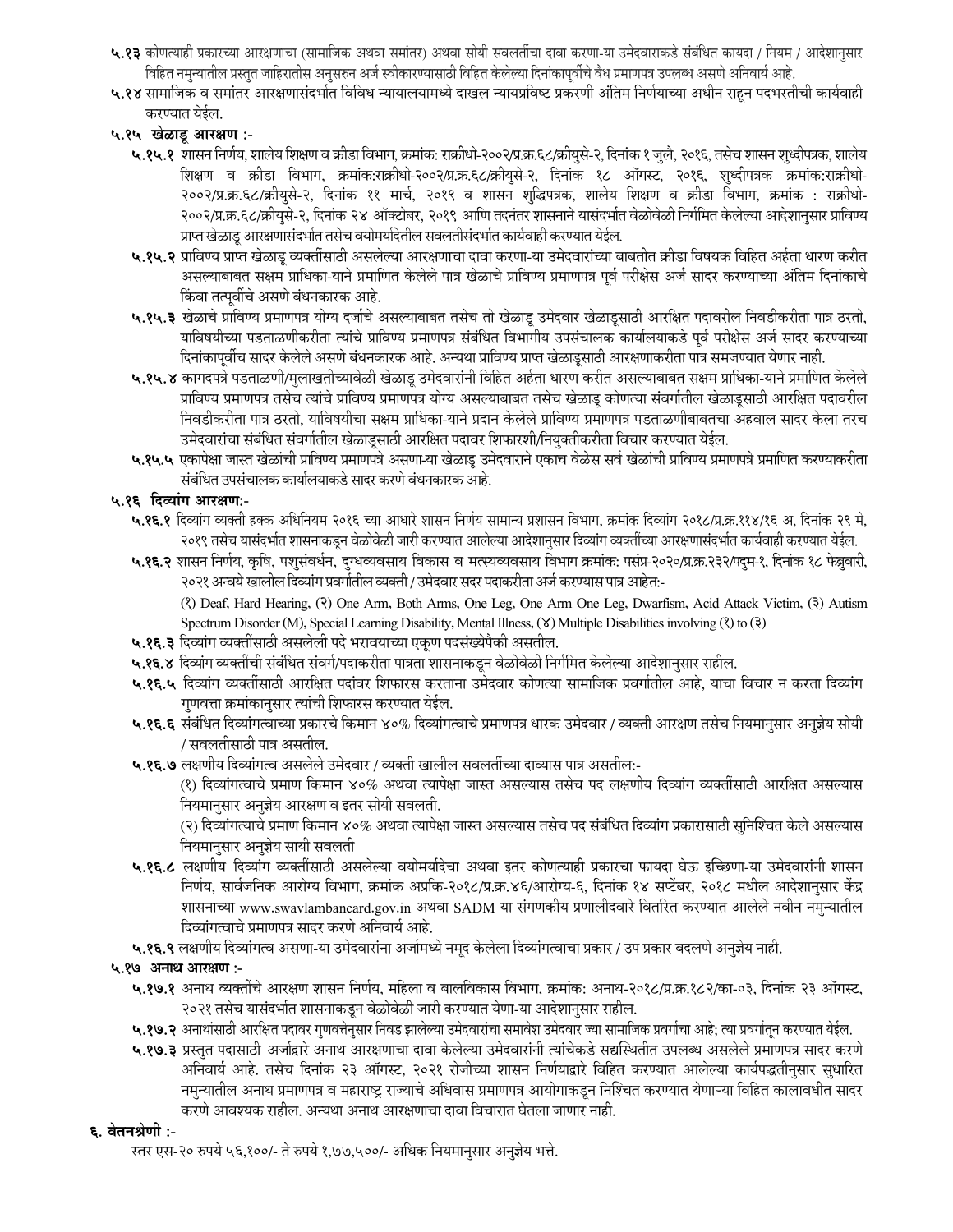७. पात्रता :-

#### ७.१ भारतीय नागरिकत्व

#### ७.२ वयोमर्यादा:-

| वयामयोदा       | किमान        | कमाल वय              |          |        |                          |                                      |               |         |  |
|----------------|--------------|----------------------|----------|--------|--------------------------|--------------------------------------|---------------|---------|--|
| गणण्याचा       | अमागास /     | अराखीव<br>मागासवगीय/ |          |        | प्राविण्य प्राप्त खेळाडू | माजी सैनिक, आणिबाणी व                | दिव्यांग      |         |  |
| दिनांक         | मागासवर्गीय/ | (खुला)               | आ.दू.घ./ |        |                          | अल्पसेवा राजदिष्ट अधिकारी            |               | उमेदवार |  |
|                | आ. दु. घ.    |                      | अनाथ     | अराखीव | मागासवगाय/               | अराखीव                               | मागासवगीय/    |         |  |
|                |              |                      |          | (खुला) | आ.द.घ./ अनाथ             | (खुला)                               | आ.दु.घ./ अनाथ |         |  |
| १ जून,<br>२०२२ | १८           | $- -$                | ४३       | --     | ४३                       | सैनिकी सेवेचा कालावधी अधिक<br>३ वर्ष |               | ४५      |  |

- ७.२.१ महाराष्ट्र शासनाच्या कर्मचा-यांना उच्च वयोमर्यादा लागू नाही.
- ७.२.२ मागासवर्गीय उमेदवार, दिव्यांग आणि खेळाडू यांना असलेली वयोमर्यादेतील शिथिलतेची सवलत यापैकी कोणतेही अधिकत्तम असलेली एकच सवलत देय राहील.
- ७.२.३ असाधारण शैक्षणिक अर्हता किंवा अनुभव किंवा दोन्ही धारण करणाऱ्या उमेदवारांच्या बाबतीत उच्च वयोमर्यादा शिथिलक्षम राहील. परंतु, आयोगाच्या कार्यनियमावलीतील तरतुदीनुसार जेव्हा मुलाखतीसाठी पुरेसे उमेदवार प्राप्त होत नसतील, तेव्हाच सदर तरतुद विचारात घेतला जाईल.
- ७.२.४ अशा प्रत्येक प्रकरणी उपलब्ध उमेदवारांच्या उच्चतम शैक्षणिक अर्हतेच्या दोन स्तर उच्च शैक्षणिक अर्हताप्राप्त उमेदवारच वयोमर्यादेत सवलतीकरीता विचारात घेतले जातील.
- ७.२.५ अनुभवाच्या संदर्भात ज्या पदावरील किमान अनुभव मागितला असेल त्यापेक्षा वरिष्ठ पदावरील अनुभव वयोमर्यादा शिथिल करण्याकरीता विचारात घेतला जाईल.
- ७.२.६ शासन निर्णय, सामान्य प्रशासन विभाग, क्रमांक एसआरव्ही-२०२१/प्र.क्र.६१/कार्या-१२, दिनांक १७ डिसेंबर, २०२१ अनुसार दिनांक १ मार्च, २०२० ते दिनांक १७ डिसेंबर, २०२१ या कालावधीत वयाधिक ठरणारे उमेदवार अर्ज करण्यास पात्र असतील.

## ८. शैक्षणिक अर्हता:-

८.१ शैक्षणिक अर्हता:- पश्**वैद्यकशास्त्र किंवा पश्**वैद्यकशास्त्र व पश्**संवर्धन यामधील पदवी** 

## ८.२ शैक्षणिक अर्हता गणना करण्याचा दिनांक:-

- ८.२.१ प्रस्तुत जाहिरातीस अनुसरुन अर्ज सादर करण्यासाठी विहित केलेल्या अंतिम दिनांकास संबंधित शैक्षणिक अर्हता धारण करणे आवश्यक आहे.
- ८.२.२ राज्य पशुवैद्यक परिषद / भारतीय पशुवैद्यक परिषद कायदा, १९८४ नुसार नोंदणी असणे आवश्यक असून नोंदणी क्रमांक अर्जामध्ये नमूद करणे अनिवार्य आहे.
- **९. कर्तव्ये व जबाबदा-या:** प्रस्तुत पदाच्या कर्तव्ये व जबाबदा-या याबाबतचा तपशील आयोगाच्या <u>https://mpsc.gov.in</u> या संकेतस्थळावर उपलब्ध आहे.

# १०. निवडप्रकिया:-

- १०.१ प्रस्तुत जाहिरातीमध्ये नमूद केलेली शैक्षणिक अर्हता, अनुभव इत्यादी अर्हता किमान असून, किमान अर्हता धारण केली म्हणून उमेदवार -मुलाखतीस बोलाविण्याकरिता पात्र असणार नाही.
- १०.२ जाहिरातीस अनुसरून प्राप्त अर्जाची संख्या आयोगाच्या कार्यनियमावलीतील तरतुदीनुसार वाजवी प्रमाणापेक्षा जास्त असेल आणि अर्ज सादर केलेल्या सर्व पात्र उमेदवारांच्या मुलाखती घेणे सोयीस्कर नसल्यास मुलाखतीसाठी उमेदवारांची संख्या मर्यादित करण्याच्या दृष्टीने जाहिरातीमध्ये नमूद शैक्षणिक अर्हता आणि/अथवा अनुभव यापेक्षा अधिक शैक्षणिक अर्हता/अनुभव किंवा अन्य योग्य निकष यांच्या आधारे अथवा चाळणी परीक्षेद्वारे मुलाखतीस पात्र उमेदवारांची संख्या मर्यादित करण्यात येईल.
- १०.३ चाळणी परीक्षा घेण्याचे निश्चित झाल्यास, अर्हता आणि / अथवा अनुभव शिथिल केला जाणार नाही.
- १०.४ चाळणी परिक्षेचा अभ्यासक्रम, परीक्षेचे माध्यम व इतर बाबी (लागू असल्यास) आयोगाच्या संकेतस्थळावर प्रसिध्द करण्यात येतील.
- १०.५ चाळणी परीक्षा घेतल्यास चाळणी परीक्षेचे गुण व मुलाखतीचे गुण एकत्रितरित्या विचारात घेऊन तर चाळणी परीक्षा न झाल्यास केवळ मुलाखतीच्या गुणांच्या आधारे उमेदवाराची शिफारस करण्यात येईल.
- १०.६ मुलाखतीमध्ये किमान ४१% व त्यापेक्षा जास्त गुण मिळविणाऱ्या उमेदवारांचाच शिफारशीसाठी विचार केला जाईल.
- १०.७ सेवा भरतीची संपूर्ण निवड प्रक्रिया पशुधन विकास अधिकारी (सेवाप्रवेश नियम) १९८८ अथवा तद्नंतर शासनाकडून वेळोवेळी करण्यात येणा-या सुधारणा तसेच आयोगाकडून वेळोवेळी सुधारण्यात येणा-या कार्यानयमावलीतील तरतुदीनुसार राबविण्यात येईल.

# ११. अर्ज करण्याची पध्दत :-

# ११.१ अर्ज सादर करण्याचे टप्पे :-

- **११.१.१** आयोगाच्या ऑनलाईन अर्ज प्रणालीवर यापुर्वी विहित पध्दतीने नोंदणी केली नसल्यास नोंदणी करुन खाते (Profile) तयार करणे.
- ११.१.२ खाते तयार केलेले असल्यास व ते अदययावत करण्याची आवश्यकता असल्यास अद्ययावत करणे.
- ११.१.३ विहित कालावधीत तसेच विहित पध्दतीने आवश्यक कागदपत्रे अपलोड करून अर्ज सादर करणे.
- ११.१.४ परीक्षा शुल्काचा भरणा विहित पध्दतीने करणे.

### ११.२ विहित प्रमाणपत्र/कागदपत्रे अपलोड करणे.

**११.२.१** प्रोफाईलद्वारे केलेल्या विविध दाव्यांच्या अनुषंगाने उमेदवाराची पात्रता अजमावल्यानंतर (Check eligibility) उमेदवार जाहिरातीनुसार पात्र ठरत असल्यास अर्ज सादर करताना खालील कागदपत्रे/प्रमाणपत्रे (लागू असलेली) अपलोड करावी लागतील:-

| अ. क्र. | प्रमाणपत्र/कागदपत्र                                        | फाइल       | किमान फाईल | कमाल फाइल |
|---------|------------------------------------------------------------|------------|------------|-----------|
|         |                                                            | फॉर्मेट    | साईज (KB)  | साईज (KB) |
|         | अजातील नावाचा पुरावा (एस.एस.सी. अथवा तत्सम शैक्षणिक अहेता) | PDF        | <b>40</b>  | 400       |
|         | वयाचा पुरावा                                               | <b>PDF</b> | u o        | 000       |
|         | शैक्षोणक अहेता इत्यादोचा पुरावा                            | <b>PDF</b> | u o        | 400       |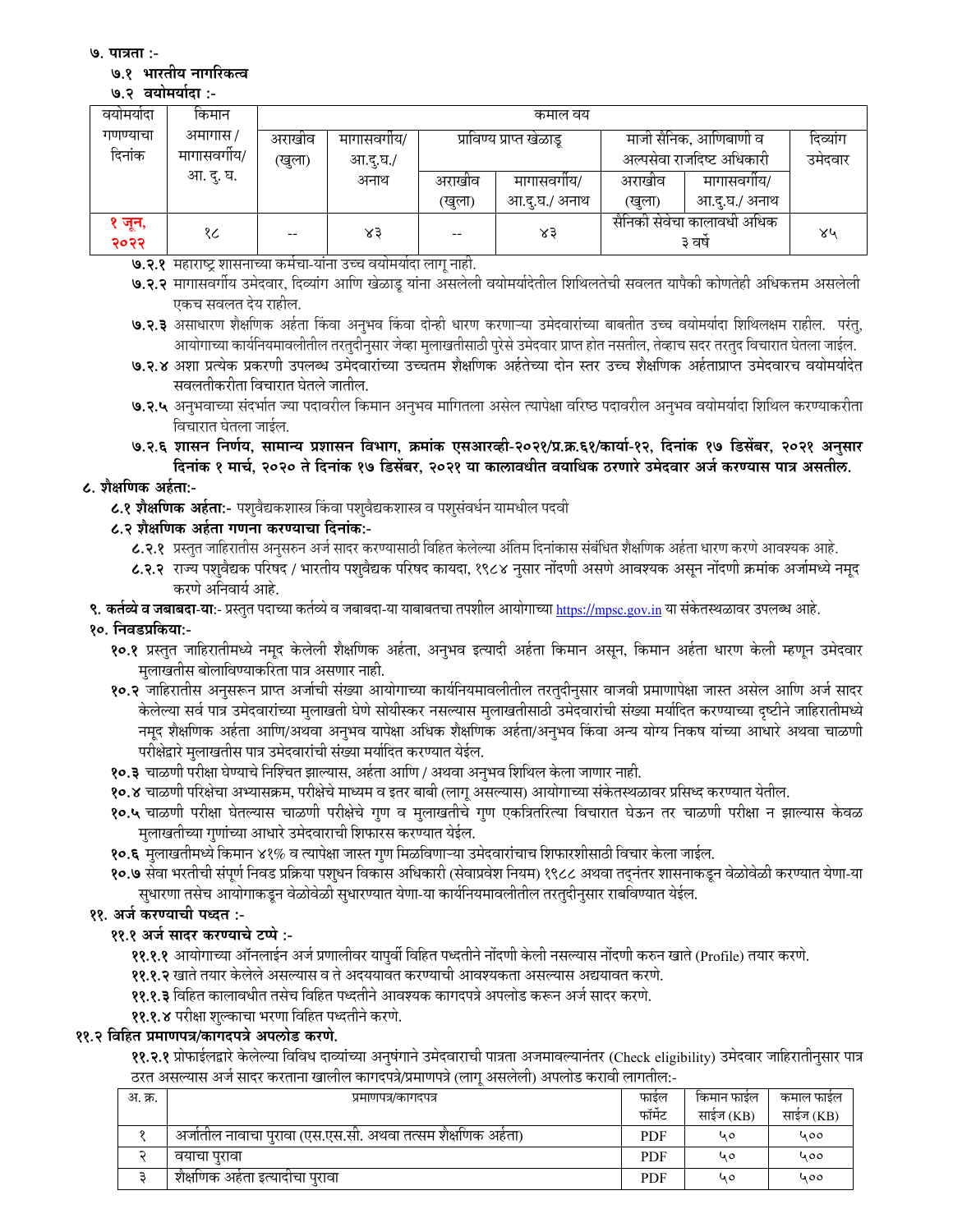| $\boldsymbol{\lambda}$      | सामाजिकदृष्टया मागासवर्गीय असल्याबाबतचा पुरावा                                                         | <b>PDF</b> | 40 | 400 |
|-----------------------------|--------------------------------------------------------------------------------------------------------|------------|----|-----|
| $\mathcal{L}_{\mathcal{A}}$ | आर्थिकदृष्टया दुर्बल घटकातील असल्याबाबतचा पुरावा                                                       | <b>PDF</b> | ५० | 400 |
| ξ.                          | अद्ययावत नॉन-क्रिमीलेयर प्रमाणपत्र                                                                     | <b>PDF</b> | ५० | 400 |
| ٯا                          | पात्र दिव्यांग व्यक्ती असल्याचा पुरावा                                                                 | <b>PDF</b> | 40 | 400 |
| $\epsilon$                  | पात्र माजी सैनिक असल्याचा पुरावा                                                                       | <b>PDF</b> | ५० | 400 |
| ৎ                           | अनाथ आरक्षणाकरीता पात्र असल्याचा पुरावा                                                                | <b>PDF</b> | 40 | 400 |
| १०                          | खेळाडू आरक्षणाकरीता पात्र असल्याचा पुरावा                                                              | <b>PDF</b> | 40 | 400 |
| ११                          | खेळाडू, दिव्यांग, माजी सैनिक आरक्षणाचा दावा असल्यास अधिवास प्रमाणपत्र                                  | <b>PDF</b> | 40 | 400 |
| १२                          | एस.एस.सी. नावात बदल झाल्याचा पुरावा                                                                    | PDF        | ५० | 400 |
| १३                          | मराठी भाषेचे ज्ञान असल्याचा पुरावा                                                                     | <b>PDF</b> | 40 | 400 |
| १४                          | लहान कुटुंबाचे प्रतिज्ञापन                                                                             | <b>PDF</b> | 40 | 400 |
| १५                          | राज्य शासकीय कर्मचारी यांच्याकरीता वयोमर्यादेतील सवलतीचा दावा असल्यास सादर<br>करावयाचे प्रमाणपत्र      | <b>PDF</b> | 40 | 400 |
| १६                          | राज्य पशुवैद्यक परिषद / भारतीय पशुवैद्यक परिषद कायदा, १९८४ नुसार नोंदणी<br>केलेल्या प्रमाणपत्राची प्रत | <b>PDF</b> | 40 | 400 |

- ११.२.२ उपरोक्त प्रमाणपत्र/कागदपत्रे आयोगाच्या संकेतस्थळावरील 'उमेदवारांना सर्वसाधारण सूचना' प्रकरण क्रमांक चार मध्ये नमूद केल्याप्रमाणे असणे अनिवार्य आहे.
- ११.२.३ संबंधित जाहिरातीस अनुसरुन विहित निकष/पात्रता तसेच प्रोफाईलमधील दाव्यांच्या अनुषंगाने प्रमाणपत्रे/कागदपत्रे अपलोड करावी लागतील. प्रोफाईलमधील विविध दाव्यांच्या अनुषंगाने अपलोड करावयाची संबधित कागदपत्रे प्रणालीद्वारे अर्ज सादर करताना प्रदर्शित होतील.
- ११.२.४ पात्रतेसंदर्भातील विविध दाव्यांच्या अनुषंगाने प्रमाणपत्रे/कागदपत्रे अपलोड केल्याशिवाय अर्ज सादर करता येणार नाही.

## ११.३ सर्वसाधारण :-

- **(एक)** अर्ज आयोगाच्या ऑनलाईन अर्ज प्रणालीद्वारे फक्त ऑनलाईन पद्धतीने स्वीकारण्यात येतील.
- (दोन) अर्ज सादर करण्याकरीता संकेतस्थळ :- https://mpsconline.gov.in
- (तीन) ऑनलाईन पद्धतीने अर्ज सादर करण्याच्या सविस्तर सूचना आयोगाच्या https://mpsconline.gov.in तसेच https://mpsc.gov.in या संकेतस्थळावर उपलब्ध आहेत.
- (चार) आयोगास अर्ज सादर केल्यानंतर विहित मुदतीत परीक्षा शुल्क भरल्याशिवाय अर्ज विचारात घेतला जाणार नाही.

### ११.४ अर्ज सादर करण्याचा कालावधीः-

# दिनांक १५ फेब्रुवारी, २०२२ रोजी १४.०० वाजल्यापासून दिनांक ७ मार्च, २०२२ रोजी २३.५९ वाजेपर्यंत.

### ११.५ शुल्क (रुपये) :-

- **(एक)** मागासवर्गीय / आर्थिक दुर्बल घटक / अनाथ **रुपये २९४/**-
- **(दोन)** उपरोक्त परीक्षा शुल्काव्यतिरिक्त बँक चार्जेस तसेच त्यावरील देय कर अतिरिक्त असतील.
- (**तीन**) परीक्षा शुल्क ना-परतावा (Non-refundable) आहे.

# ११.६ परीक्षा शुल्काचा भरणा करण्याकरीता खाली नमूद केलेल्या पद्धतींचा अवलंब करावा:-

- **(एक)** शुल्क भरण्याकरीता मुख पृष्ठावरील 'माझे खाते' या लिंक वर क्लिक करावे.
- (**दोन**) 'माझे खाते' या लिंक वर क्लिक केल्यानंतर अर्ज केलेल्या पदांची यादी शुल्क भरल्याच्या / न भरल्याच्या नोंदीसह दिसेल. 'Unpaid' लिहिलेल्या जाहिरात / पद / परीक्षेसमोर ' Pay Now' अशी लिंक उपलब्ध असेल.
- (**तीन**) 'Pay Now' या लिंक वर क्लिक केल्यानंतर दोन पर्याय उपलब्ध होतील:- (१) ऑनलाईन पेमेंट (२) चलनाद्वारे
- (**चार**) क्रेडिट कार्ड, डेबिट कार्ड अथवा नेटबँकिंगच्या सहाय्याने ऑनलाईन परीक्षा शुल्क अदा करता येईल.
- **(पाच)** ऑनलाईन पध्दतीने परीक्षा शुल्काचा भरणा केल्यानंतर उमेदवाराला त्याच्या प्रोफाईलमध्ये परीक्षा शुल्काचा भरणा झाला आहे किंवा कसे याची स्थिती (status) लगेचच अवगत होईल. ऑनलाईन पध्दतीने परीक्षा शुल्क भरले असल्याबाबत Logout करण्यापूर्वीच खात्री करणे अथवा परीक्षा शुल्काचा भरणा झाल्याबाबतची स्थिती उपलब्ध नसल्यास पुन्हा शुल्क भरण्याची अथवा चलन घेण्याबाबतची कार्यवाही प्रस्तुत परीक्षेच्या अजे सादर करण्याच्या अंतिम दिनांकापूर्वीच करणे आवश्यक आहे.
- **(सहा)** ऑनलाईन पध्दतीने परीक्षा शुल्काचा भरणा करताना बँकेकडून व्यवहार (Transaction) पूर्ण झाला असल्याबाबत खात्री करण्याची जबाबदारी उमेदवाराची आहे. कोणत्याही कारणास्तव व्यवहार अयशस्वी ठरल्यास यासंदर्भातील तक्रारीची आयोगाकडून दखल घेतली जाणार नाही.
- (**सात**) चलनाद्वारे परीक्षा शुल्क भरण्याचा पर्याय निवडल्यास, उपलब्ध होणा-या चलनाची प्रत घेऊन भारतीय स्टेट बॅकेच्या कोणत्याही शाखेत, बँकेच्या कार्यालयीन वेळेत शुल्काचा भरणा केला जाऊ शकतो.
- (**आठ**) भारतीय स्टेट बँकेमध्ये चलनाद्वारे शुल्क भरण्याचा पर्याय निवडल्यास अर्ज सादर केल्याच्या दोन तासानंतर अथवा शेवटच्या दिवशी अर्ज सादर केल्यास त्यापुढील कामकाजाच्या दिवशी बँकेच्या कार्यालयीन वेळेत परीक्षा शुल्क भरणे आवश्यक आहे.
- (नऊ) ऑनलाईन परीक्षा शुल्क भरण्याकरीता विहित अंतिम दिनांक ७ मार्च, २०२२ रोजी २३.५९ वाजेपर्यंत.
- (दहा) भारतीय स्टेट बँकेमध्ये चलनाद्वारे परीक्षा शुल्क भरावयाचे झाल्यास चलनाची प्रत घेणे याकरीता विहित अंतिम दिनांक ९ मार्च, २०२२ रोजी २३.५९ वाजेपर्यंत.
- (अकरा) चलनाद्वारे परीक्षाशुल्क भरावयाचे झाल्यास भारतीय स्टेट बँकेमध्ये शुल्क भरण्याचा अंतिम दिनांक १० मार्च, २०२२ बँकेच्या कार्यालयीन वेळेत.